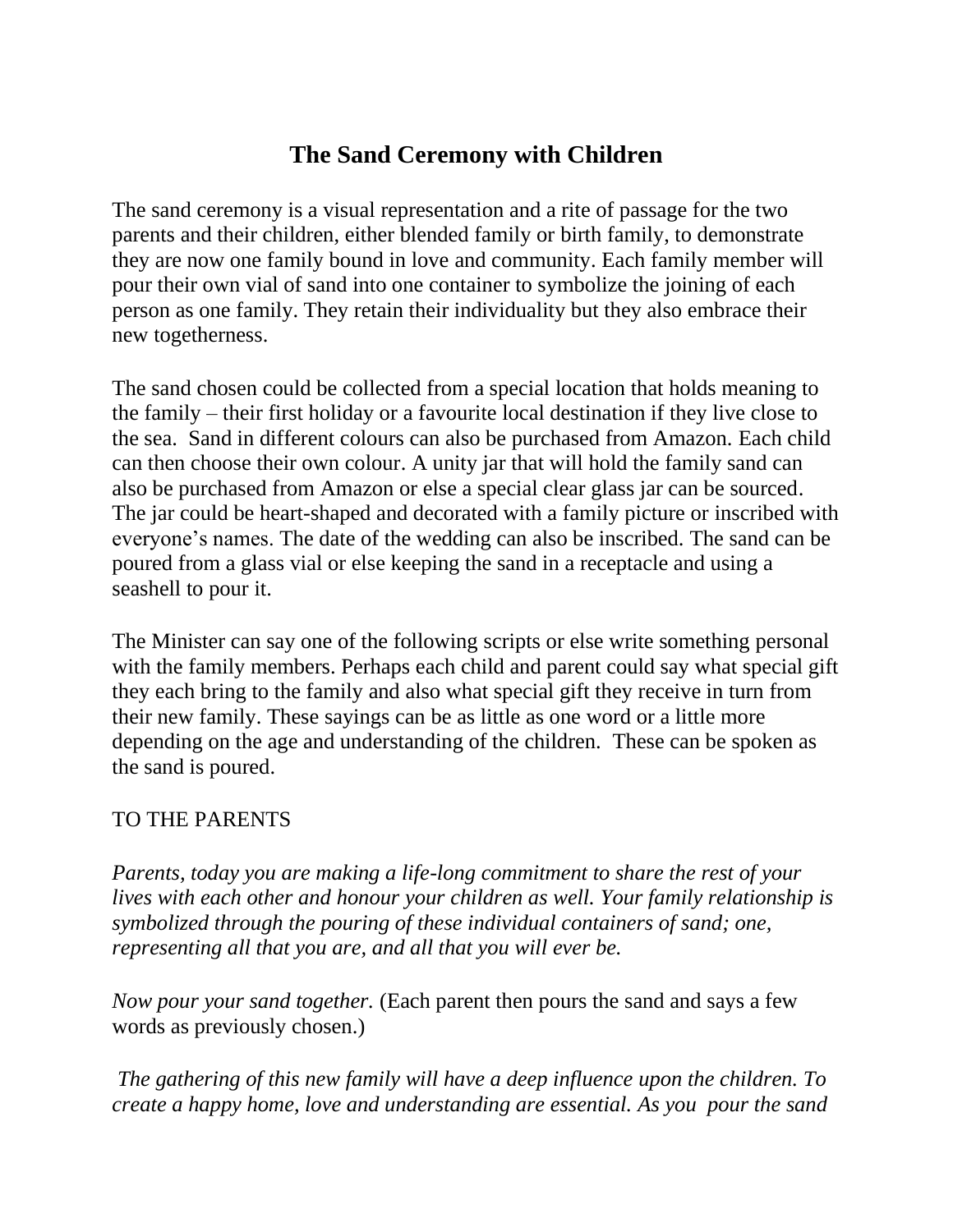*know that just as these grains of sand can never be separated and poured again into the individual container, so will your marriage and your family be together.*

#### TO THE CHILDREN

Each of you are now a resource into which, as family members, you may come to, throughout your life times, for direction, meaning, and love.

Your Parents strive to provide not only the basic needs, but a nurturing and loving environment in which each of you find the confidence to reach the highest goals of your hearts, minds, and spirits. You are now part of a family that will provide you with guidance and love.

#### AFTER THE SANDS ARE POURED TO THE NEW FAMILY

*Do you each accept the responsibility of being an important part in the building of this family, and to forever contribute your best efforts to maintain the closeness and strength? If so, say, "We do."*

### AN ALTERNATE SCRIPT FOR THE SAND CEREMONY WITH CHILDREN

*Today as \_\_\_\_\_ and \_\_\_ have sealed their commitment to each other with the exchange of rings they to make a commitment to their children. We recognize the significant role that (all of children's names) play in this marriage celebrated today. They will now join \_\_\_\_\_ and \_\_\_in this commitment to each other by contribution a part of each individual person into one blended family. Today, this relationship is symbolized through the pouring of this sand, each representing a member. As each individual's sand is poured into the family's one united container, the individual containers of sand will no longer exist, but will be joined together as one. Just as these grains of sand can never be separated and poured again into the individual containers, so will become the bond with your family. From this day forth, you shall be more than one couple or two individuals – you shall be a loving and united family. You are a family drawn together by love and held together by devotion*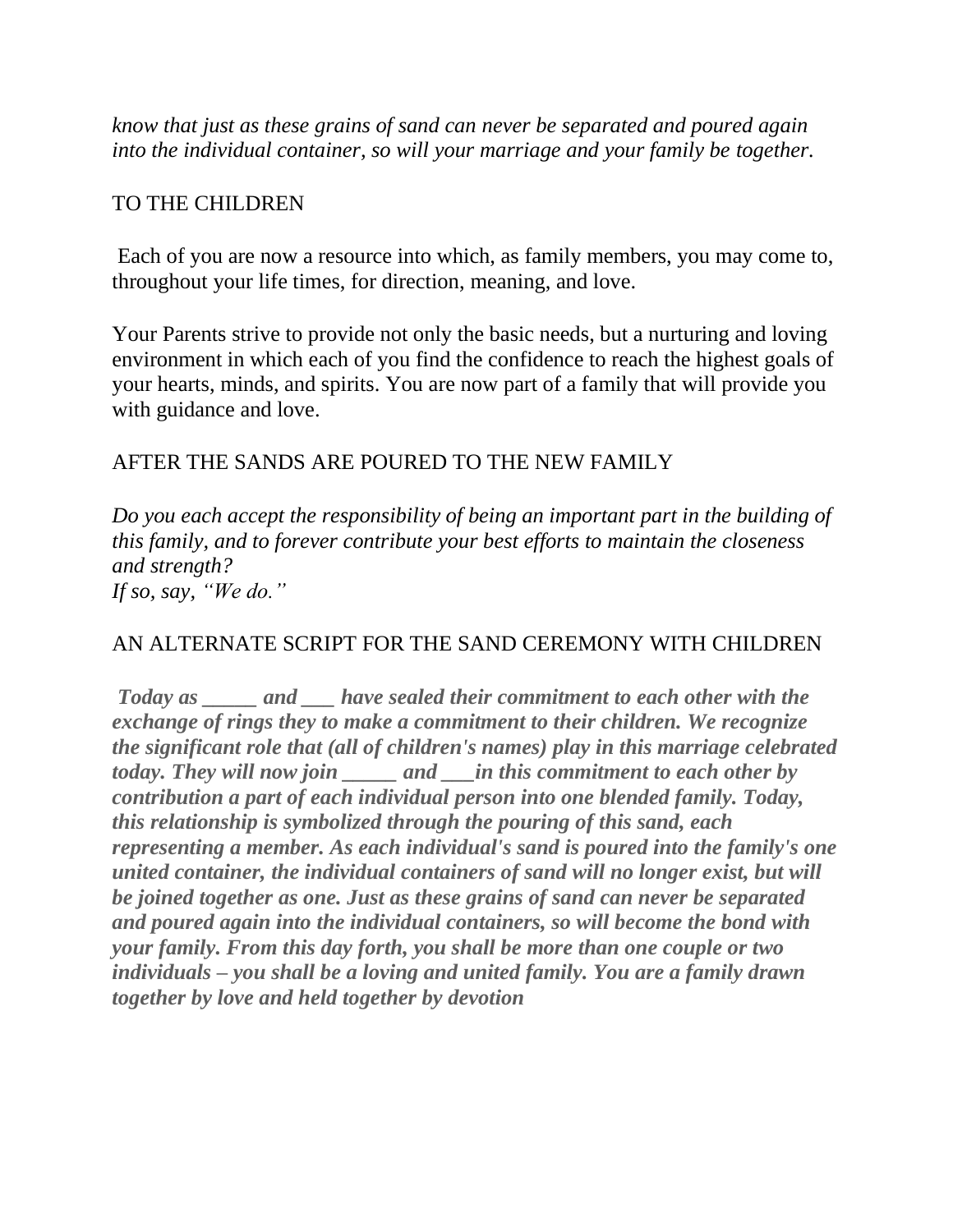## ANOTHER ALTERNATE SCRIPT FOR THE SAND CEREMONY WITH CHILDREN

#### Sand Ceremony: Blended Family

*(Bride and Groom) have bound their lives together as a couple. Each also brings very important gifts to their union. We celebrate and acknowledge the importance of their children as they all come together to build a family.*

*The couple will first pour their sands into the vase, showing that their marriage is the foundation of this family. Their sands mix together and symbolize their bond of love and respect that can never be separated.*

*As their children (names….) now add their sands, we are reminded that though we are all different people. It is our unique personalities that add the beautiful color to the tapestry of the family. Like the sands of the bride and groom, so these sands will also blend. They represent the love each feel for all of these children.*

*(Bride and Groom) now seal the union with their sand that surrounds their children in an environment of unconditional love. May this family remain, not dependent upon one another, but interdependent and as colourful as the sands that fill this vessel.*

### **TWO POEMS FOR A WEDDING**

#### **Love is a temporary madness,**

it erupts like volcanoes and then subsides. And when it subsides you have to make a decision. You have to work out whether your roots have so entwined together that it is inconceivable that you should ever part. Because this is what love is. Love is not breathlessness, it is not excitement, it is not the promulgation of eternal passion. That is just being "in love" which any fool can do. Love itself is what is left over when being in love has burned away, and this is both an art and a fortunate accident.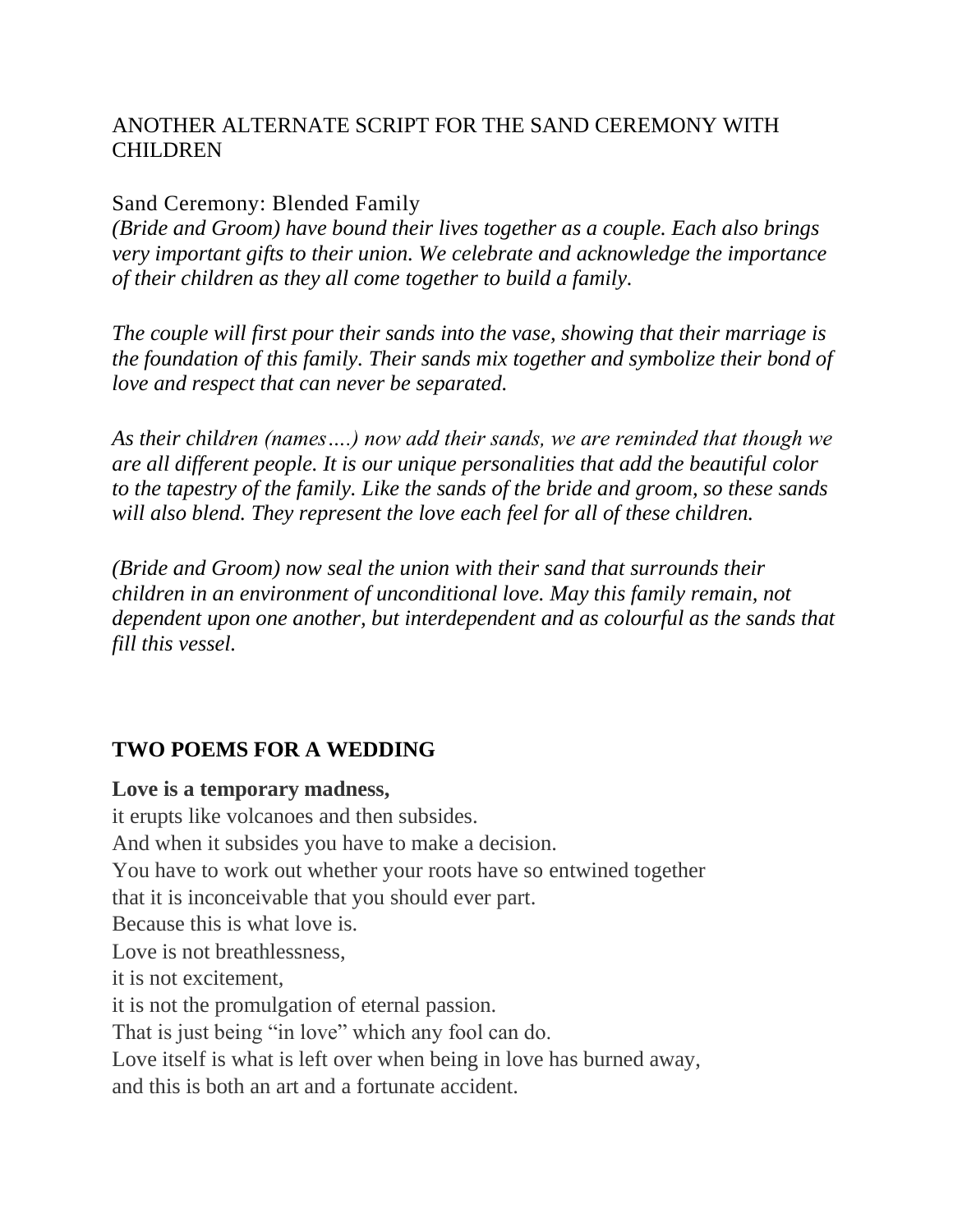Those that truly love, have roots that grow towards each other underground, and when all the pretty blossom have fallen from their branches, they find that they are one tree and not two.

*from Captain Corelli's Mandolin by Louis des Bernieres*

# **When two people are one in their inmost hearts,**

They shatter even the strength of iron or of bronze. And when two people understand each other in their inmost hearts, Their words are sweet and strong, like the fragrance of orchids. **I Ching**

# **2 readings/quotes for a funeral**



# **Remember Me**

To the living, I am gone. To the sorrowful, I will never return.

To the angry, I was cheated, But to the happy, I am at peace,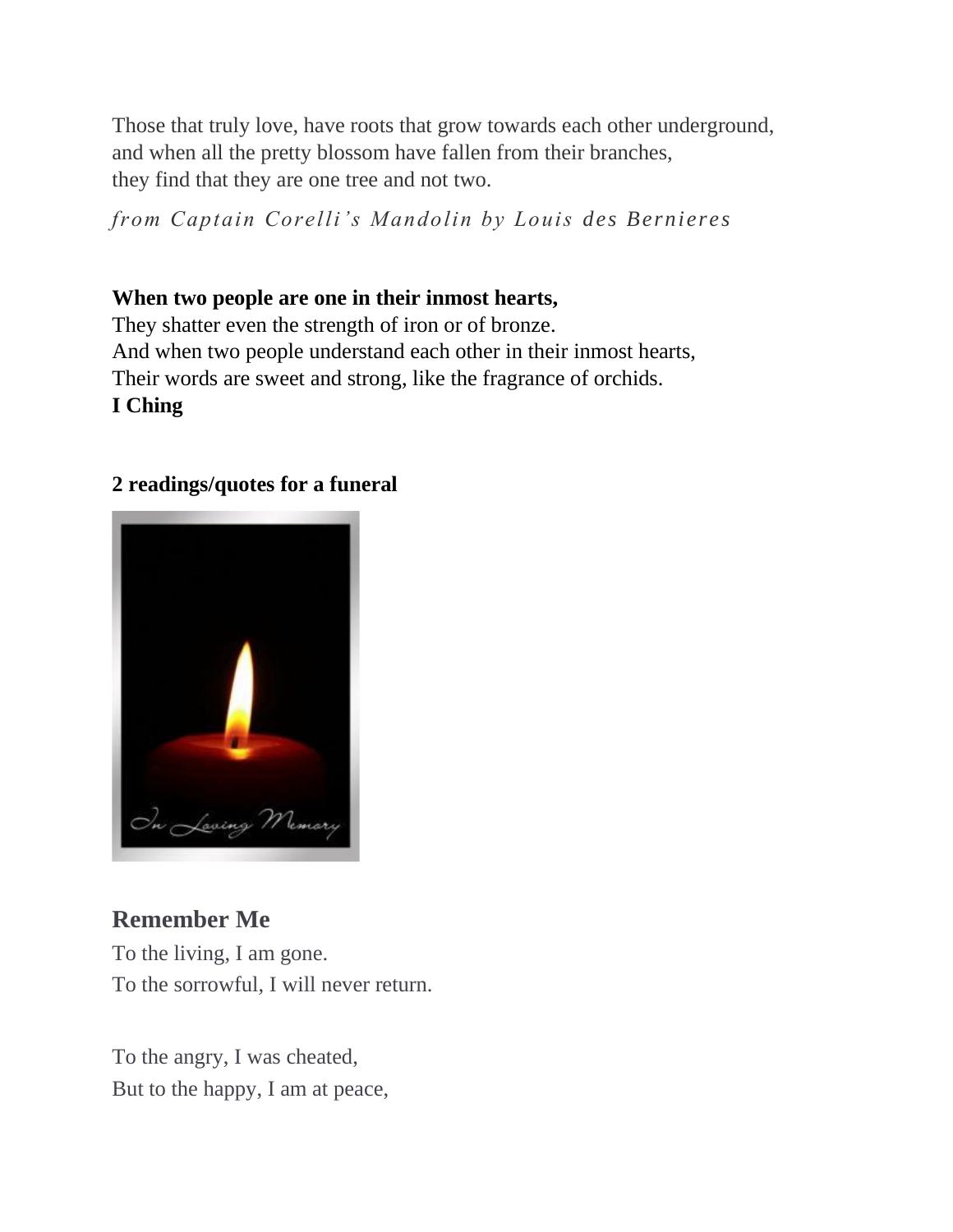And to the faithful, I have never left. I cannot be seen, but I can be heard. So as you stand upon a shore, gazing at a beautiful sea – remember me.

As you look in awe at a mighty forest and its grand majesty – remember me. As you look upon a flower and admire its simplicity – remember me. Remember me in your heart, your thoughts, your memories of the times we loved, the times we cried, the times we fought, the times we laughed. For if you always think of me, I will never be gone. *Margaret Mead*



#### POEM #2

Everything you see has its roots in the unseen world.

The forms may change, yet the essence remains the same.